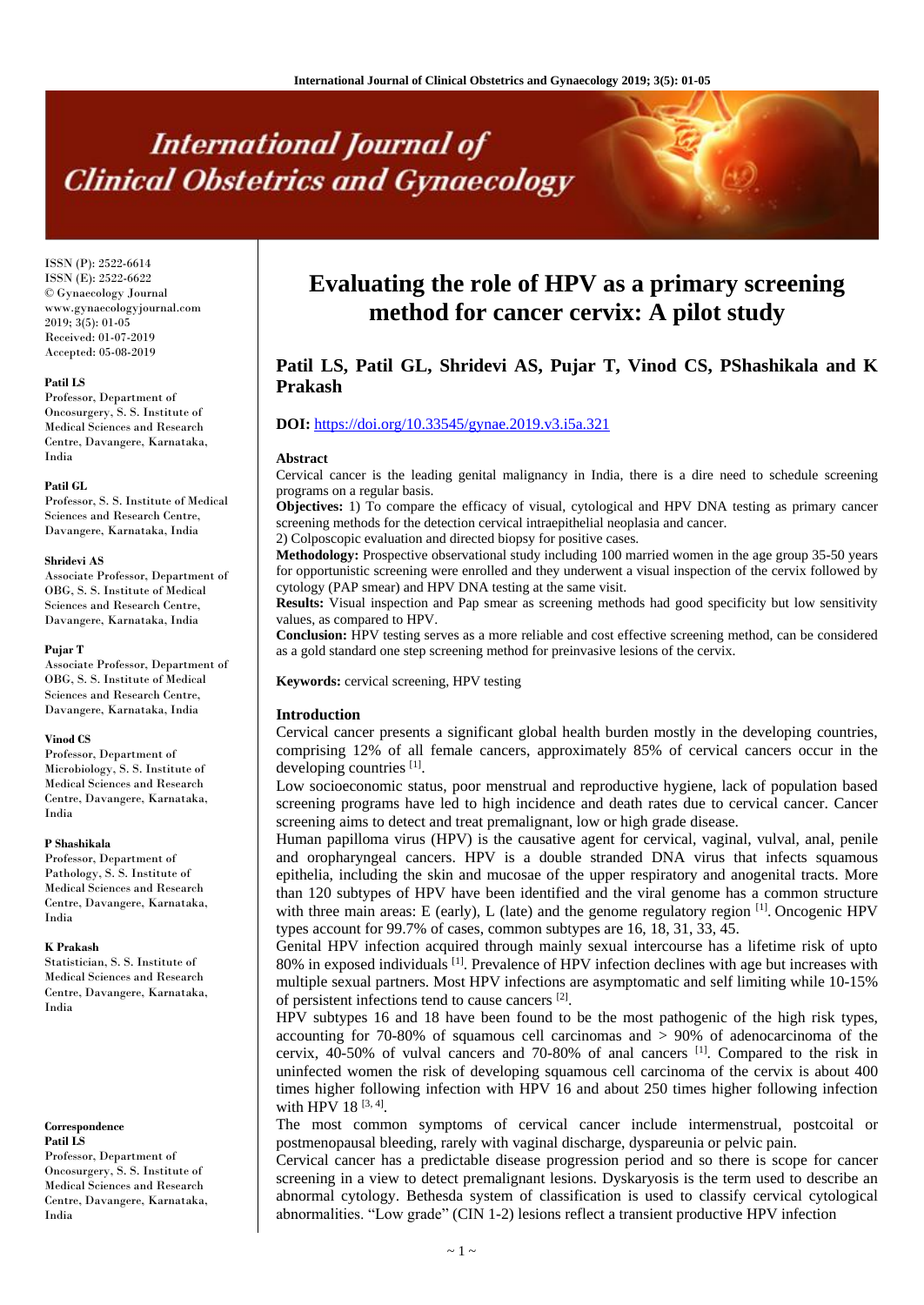whereas "high grade" (CIN 3) suggest a premalignant lesion with the presence of transforming high risk HPV infection. Borderline changes in the nucleus are termed as atypical squamous cells of uncertain significance.

Cervix is amenable to screening by a number of methods which include visual inspection with acetic acid (VIA), magnified VIA (VIAM) visual inspection with Lugol's iodine (VILI), the Papanicolaou test, and HPV DNA testing.

Primary screening with exfoliative cytology with PAP smear in 1940's then in 2000 liquid based cytology was introduced to improve results. Secondary screening with colposcopy is used to determine appropriate management for women referred with an abnormal cytology result. A guided biopsy may be taken from the cervix for confirmatory diagnosis. Cervical intraepithelial lesion (CIN) is a histological term that describes squamous premalignant change.

HPV has a stable double stranded DNA genome that can be obtained from exfoliated cells, detected by DNA based assays. HPV testing is a simple cost effective, feasible and acceptable screening tool with a high sensitivity for detecting cervical intraepithelial lesion (CIN) 2/3 or early invasive cancer, as compared to cytology and visual inspection. In borderline cases on cytology, HPV testing helps in segregating negative and positive women and then further follow up  $[5, 6]$ .

The lifetime risk of an infection with high risk HPV is high; however, only a minority of infections develop into cervical cancer. After 12 months, two-thirds of all infections can be cleared by the host immune system, and after 24 months, over 90% can be cleared.

The risk factors associated with HPV are lower age, lower educational level, non-white ethnicity, current and previous oral contraceptive use. In many cases, HPV causes no symptoms. When they do occur, the most common symptom is warts in the genital area. Signs of infection can appear weeks, months, or even years after the person has been infected with the virus.

In HPV triage, PAP smear with high grade dyskaryosis need colposcopy and biopsy, with a borderline or low grade dyskaryosis need HPV testing and then colposcopy or biopsy if needed. HPV testing can also help in cases with follow up of cases following conservative therapies.

However its inability to distinguish transient infections and clinically relevant infections results in limited specificity compared to cytology. Referrals for colposcopy could rise.

Studies have demonstrated a sensitivity of 96.1% and specificity of 90.7% for HPV versus cytology which has a sensitivity of 53% and specificity of 96.3% <sup>[1]</sup>.

Its high sensitivity can significantly improve the effectiveness of screening programs and its prolonged negative predictive value can allow extension of screening intervals. A negative HPV will be satisfying for the patient as next schedule would be after 6 years or more, while a positive test is stressful for the patient to understand the consequences of the infection and further follow up is required.

HPV testing as a primary screening method for cervical screening has shown to be effective with 60-70% protection against cervical carcinoma as compared with cytology and visual inspection  $[1, 6]$ .

More so with cervical glandular intraepithelial neoplasia where HPV 18 and 45 are commonly associated and skip lesions are common and most often conservative therapies may not confer benefit.

Given the heavy disease burden of cervical cancer, prophylactic HPV vaccines were developed to target the commonest highand low-risk HPV genotypes. HPV vaccination with Gardasil

 $(HPV 16/18/6/11)$  and Cervarix  $(HPV 16/18)$  with two doses make it more acceptable and cost effective in reducing the incidence and morbidity associated with HPV infection [2].

# **Objectives**

- 1. To compare the efficacy of visual, cytological and HPV DNA testing as primary cancer screening methods for the detection of premalignant lesions and invasive cervical cancer,
- 2. Colposcopic evaluation and directed biopsy for positive cases.

# **Materials and Methods**

Prospective observational study including 100 married women in the age group 35- 50 years attending the gynaecological outpatient department for various gynaecological complaints were counselled for opportunistic screening and enrolled in the study. Married women willing to participate in the study and fulfilling the inclusion criteria were taken into account, after a brief interview about patient demographics, informed consent was taken and then women underwent a visual inspection of the cervix followed by cytology (PAP smear) and HPV DNA testing at the same visit.

During a speculum examination, trained gynecologists visualized the cervix for abnormalities like unhealthy looking cervix, infections, discharge, bleeds on touch, growth on the cervix and then collected ecto- and endo-cervical cells for Pap smear.

After removing any obscuring mucus from the cervix with a cotton swab, exfoliated ecto and endocervical cells were collected and smeared onto a glass slide using an Ayres spatula and fixed by placing the slides in ethanol. Slides being labelled and sent to the pathology laboratory for reporting under Bethesda classification.

For HPV DNA testing a sterile cotton swab was used to rotate it in the cervical canal and the swab was transferred immediately to the microbiology lab for polymerase chain reaction testing and interpretation.

On follow up, patients with inflammatory smears were treated and HPV negative were reassured. HPV positive ones were counselled for colposcopy and biopsy and follow up advised.

For the women randomized to receive colposcopy at enrollment, the colposcopic examination was performed after collection of specimens for Pap smear and HPV DNA testing and after conducting VIA.

PAP reported according to Bethesda system, which could be normal, inflammatory, low grade or high grade precancerous lesions or invasive cancer.

HPV positive status will again depend on the subtypes like high risk types, viral load, age parameters and risk factors on the patient's side.

Women with positive HPV testing results were scheduled for a colposcopy with or without biopsy. Conservative procedures like cryotherapy, large loop excision, cone biopsy for CIN I –II may be needed after histopathological reports. If colposcopy is normal or has features of chronic cervicitis she can be scheduled for follow up with cytology after  $12 - 24$  months in which time 90 % of HPV infections will be self cleared.

PAP and HPV negative, will be advised for follow up with cytology once in  $6 - 10$  years. People with PAP positive and HPV negative can be reassured and follow up with PAP after 3 - 5 years, PAP positive and HPV positive or PAP negative with HPV positive will be called for colposcopy with or without biopsy and if negative, then follow up with cytology once in 5 – 6 years.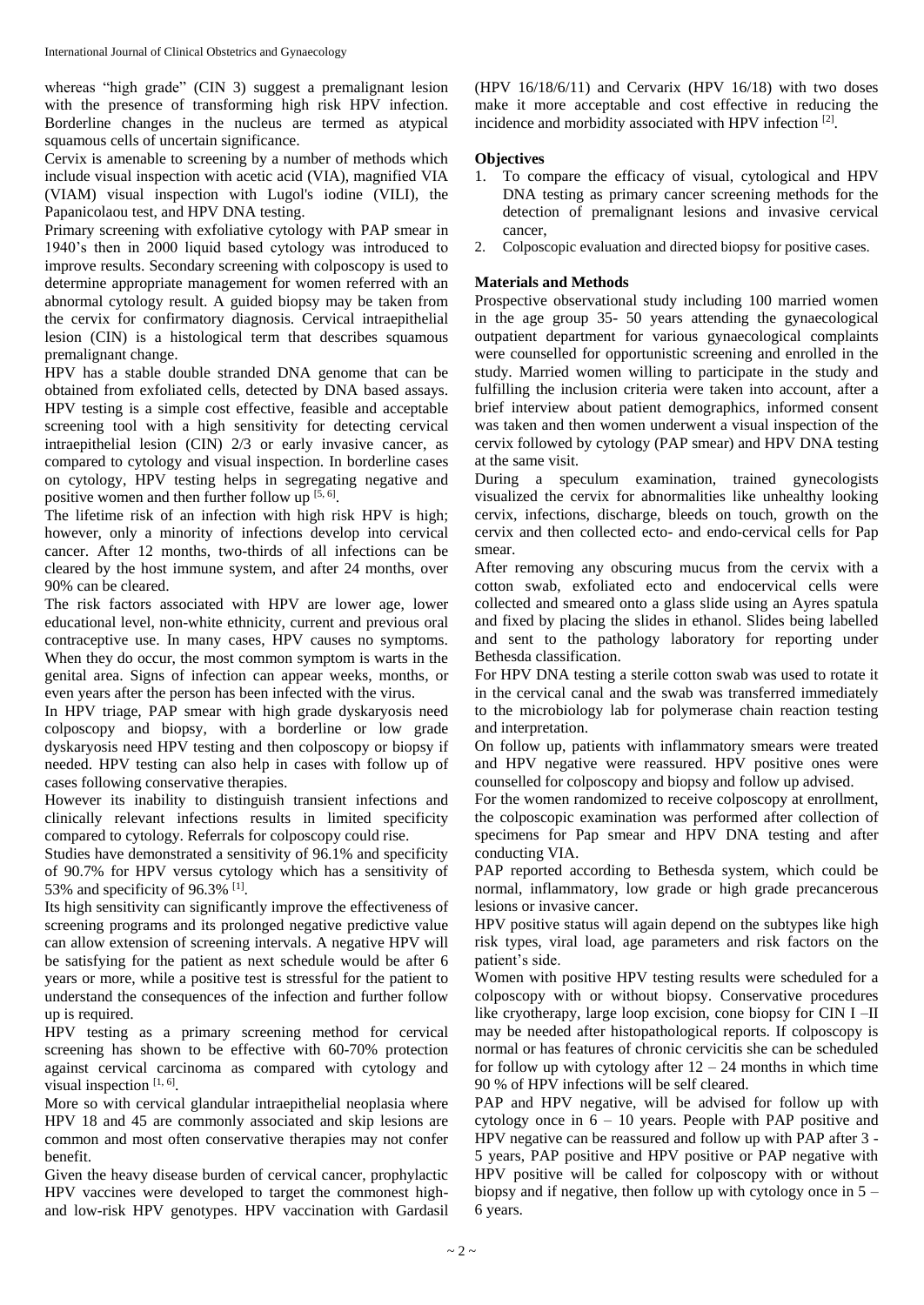Sensitivity, specificity, positive and negative predictive values were analyzed statistically.

# **Results**

Total study group: 100

# **Table 1:** Visual inspection

| Normal            |  |
|-------------------|--|
| <b>Suspicious</b> |  |
| Abnormal          |  |

| <b>Table 2: PAP results</b> |              |    |  |  |
|-----------------------------|--------------|----|--|--|
|                             | Normal       | 55 |  |  |
|                             | Inflammatory |    |  |  |
|                             | LSIL         |    |  |  |
|                             | HSIL         |    |  |  |
|                             | Invasive     |    |  |  |

# **Table 3:** HPV Results

| Positive |  |
|----------|--|
| Negative |  |

**Table 4:** Colposcopy results - total of 48 cases

| Normal       |  |
|--------------|--|
| Suspicious   |  |
| CIN 1changes |  |

# **Table 5:** Biopsy results – Total of 48 cases

| Normal                         | 16 |
|--------------------------------|----|
| Infection – chronic cervicitis |    |
| Precancerous                   |    |
| Malignant                      |    |

# **Table 6:** Statistical analysis of Visual inspection and PAP smear results.

|                   | Sensitivity                   | <b>Specificity</b>                                                                                    | PPV                     | NPV                            |
|-------------------|-------------------------------|-------------------------------------------------------------------------------------------------------|-------------------------|--------------------------------|
| Visual Inspection | $\mid$ 33.33% (20.40%-48.41%) | $100\%$ (93.15%-100.0%)                                                                               | $100\%$ (93.15%-100.0%) | $(61.90\% (57.09\% - 66.50\%)$ |
| PAP               |                               | $66.67\%$ (51.99%-79.67%)   (75.00% (61.05%-85.97%)   71.11% (59.61%-80.41%)   70.91% (61.33%-78.93%) |                         |                                |

|                          | <b>HPV</b>   |       |                |       |           |               |  |
|--------------------------|--------------|-------|----------------|-------|-----------|---------------|--|
| <b>Visual Inspection</b> | Positive (n) | $\%$  | Negative $(n)$ | $\%$  | Total (n) | $\frac{6}{9}$ |  |
| Normal                   | 32           | 66.7  | 52             | 100.0 | 84        | 84.0          |  |
| <b>Suspicious</b>        |              | 8.3   |                | 0.0   |           | 4.0           |  |
| Abnormal                 |              | 25.0  |                | 0.0   |           | 12.0          |  |
| Total                    | 48           | 100.0 | 52             | 100.0 | 100       | 100.0         |  |



**Fig 1:** Visual Inspection

**Table 8:** Comparison between PAP and HPV

| <b>PAP</b>   | <b>HPV</b>      |               |                 |               |              |               |
|--------------|-----------------|---------------|-----------------|---------------|--------------|---------------|
|              | <b>Positive</b> | $\frac{6}{9}$ | <b>Negative</b> | $\frac{6}{9}$ | <b>Total</b> | $\frac{6}{9}$ |
| Normal       | 16              | 33.3          | 39              | 75.0          | 55           | 55.0          |
| Inflammation | 20              | 41.7          | 13              | 25.0          | 33           | 33.0          |
| <b>ASCUS</b> |                 | 10.4          |                 | 0.0           |              | 5.0           |
| LSIL         |                 | 10.4          |                 | 0.0           |              | 5.0           |
| HSIL         |                 | 2.1           |                 | 0.0           |              | 1.0           |
| Invasive     |                 | 2.1           |                 | 0.0           |              | 1.0           |
| Total        | 48              | 100.0         | 52              | 100.0         | 100          | 100.0         |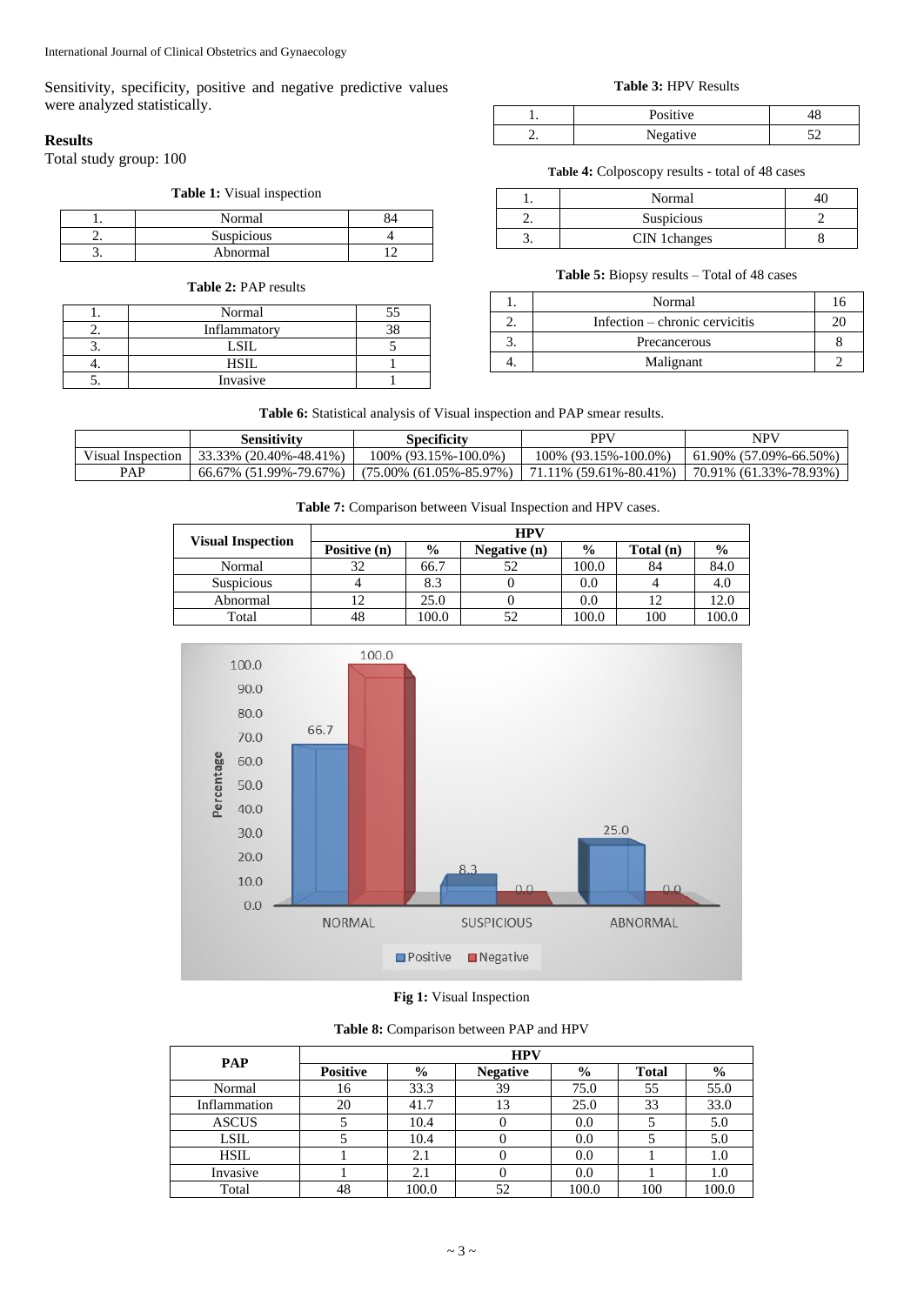

**Fig 2:** PAP

|  |  |  | Table 9: Follow up of HPV positive cases |
|--|--|--|------------------------------------------|
|--|--|--|------------------------------------------|

| <b>HPV Positive</b> | $+ve$             | -ve               | <b>Biopsy</b>          | Biopsy-ve |
|---------------------|-------------------|-------------------|------------------------|-----------|
| Cases               | <b>Colposcopy</b> | <b>Colposcopy</b> | $+ve$                  |           |
| 48                  | 8%<br>10.<br>21   | $2\%$<br>TQ       | 5%<br>30<br>$U \sim U$ | 5%<br>10  |

## **Visual inspection**

Among the study population, visual inspection for detection of preinvasive lesions of the cervix had 33% sensitivity with 100% specificity, a positive predictive value of 100%and negative predictive value of 61.90%.

#### **Pap smear**

Pap smear showed a sensitivity of 66% and specificity of 75%, a positive predictive value of 71.11%and a negative predictive value of 70.91%.

Among the 48 HPV positive cases, all were subjected to colposcopy and guided biopsy, of which 20.8% had positive preinvasive cervical findings on colposcopy and 62.5% of them did show proved preinvasive lesions on histopathological examination.

Visual inspection and Pap smear as screening methods had good specificity but low sensitivity values, as compared to HPV, which may need further testing for confirmation.

HPV testing serves as a more reliable and cost effective screening method, can be considered as a gold standard one step screening method for preinvasive lesions of the cervix. This will reduce the burden of further ongoing screening schedule.

#### **Discussion**

Screening for cervical cancer using HPV testing is more sensitive than screening using cytology but considerably less specific. The advantages of high risk HPV testing over cytology (Currently the most widely used screening method) are that HPV negative women are extremely unlikely to develop cervical cancer over the next 5-10 years and infrequent screening would be safe. Additionally HPV testing does not depend on collection of samples or adequacy of cellular morphology.

VIA is not recommended for women over age 50 years. We did not place an upper age restriction for participation in this study because we felt that in our population of women who had never been screened, everyone could benefit from any of the applied screening tests, however HPV testing performance is not compromised in older women.

HPV DNA testing was both more sensitive and specific than Pap cytology and VIA. The use of a less invasive and more userfriendly primary screening strategy (Such as swabs for HPV DNA testing) may be required to achieve the coverage necessary for effective reduction in cervical cancer mortality [7].

HPV DNA testing of women 30 years and older, at least once in their lifetime can result in a 36% reduced lifetime risk of cervical cancer, so cost effective. Primary HPV testing allows earlier identification of women who need treatment and needs to be implemented in population based cervical screening.

Studies have proven that colposcopy rates are not increased following HPV testing rather it benefits that in the correct age group, the screening intervals are increased from 3 yearly to 5-6 yearly or more. The drawback is that there is a need for international standardization and quality assurance with optimization and evaluation of the method in real life setting [8].

HPV testing as a screen for cervical cancer has been tested in various randomized controlled trials and it can predict the risk of future development of cervical cancer<sup>[9]</sup>.

Newer strategies in cervical screening are the use of samples for HPV testing reported to be more cheap and effective than cytology-based screening, with a sensitivity/specificity between 60 to 90% [10] . A more scheduled implementation of the program is needed to address the following 1) the screening groups and means of contact, 2) the primary testing and triage approach, 3) rendering of accurate final diagnoses, 4) treatment, follow-up and documentation [10].

Primary high risk HPV screening is more scientific and clinically advanced screening tool for cervical screening since it offers better reassurance of low cancer risk compared to cytology-only screening conducted at the same interval [11].

# **Limitations of the study**

Small study population, needs to be implemented on a larger scale. Probably the study population belongs to high risk group.

### **Conclusion**

HPV DNA testing was both more sensitive and specific than Pap